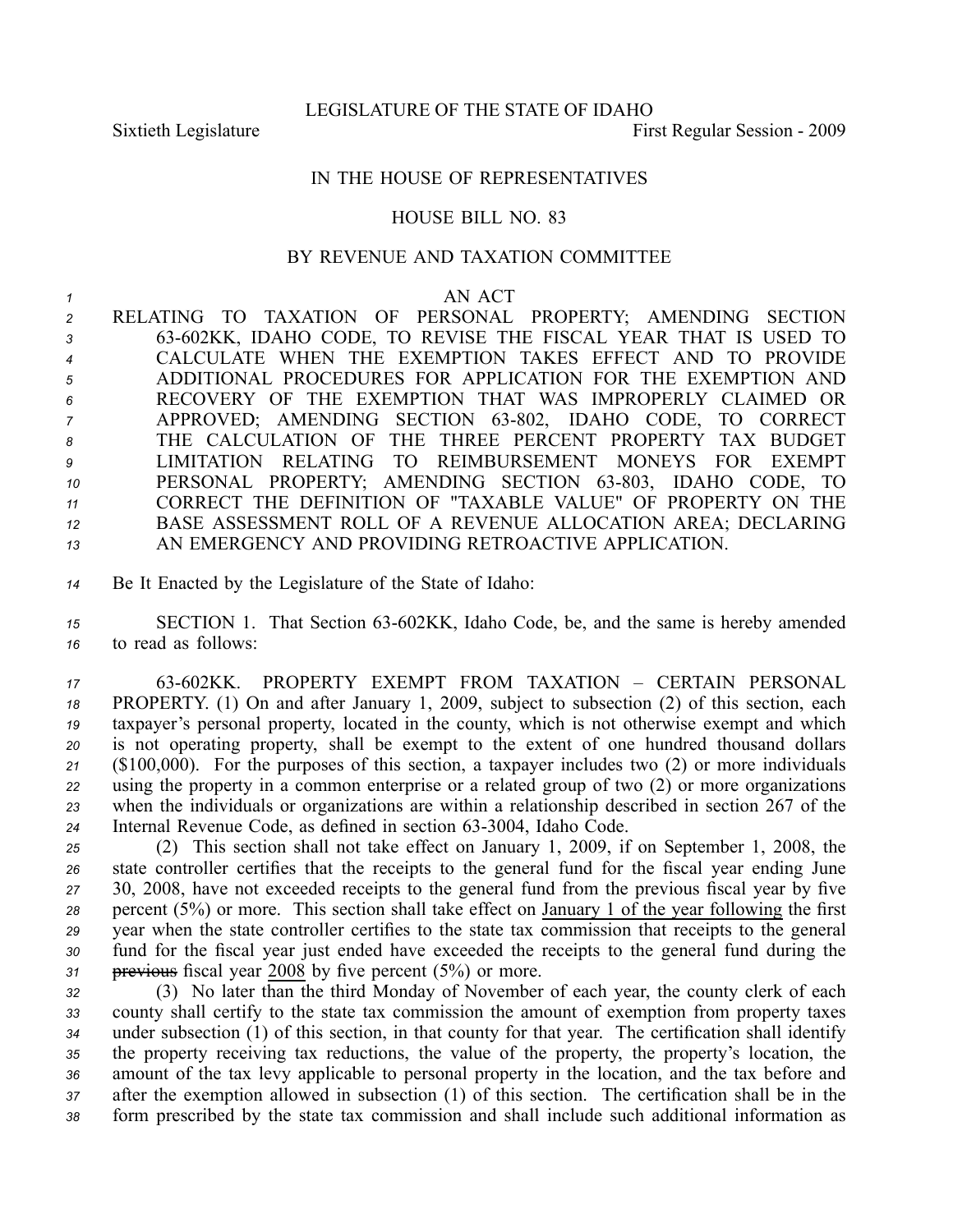*<sup>1</sup>* the commission may require by rule as needed to implement the purpose of this section. The *<sup>2</sup>* certification shall be reviewed and if necessary, corrected by the state tax commission.

 (4) (a) Subject to the limitations of this section, the state tax commission shall reimburse <sup>4</sup> from the amount appropriated for personal property tax replacement in section 63-3638, Idaho Code, the county treasurer of each county for the reduction on the certification provided in subsection (3) of this section. The county treasurer shall reimburse from the amount received to each taxing district within the county an amount in proportion to the amount of reduction shown on the certification in subsection (3) of this section as corrected. The amount that would otherwise be attributable to tax revenues derived from tax levies on taxable personal property exempted by this section within an existing revenue allocation area as defined in section 502903(15), Idaho Code, on or before January 1, 2009, shall be paid directly by the county treasurer to such public body or agency entitled therein thereto, equal to the amounts that would have been distributed <sup>14</sup> in accordance with the formula for such distribution set forth in section 50-2908, Idaho *<sup>15</sup>* Code.

 (b) The state tax commission shall pay one-half (1/2) of the reimbursement provided in this section no later than December 20 of each year, and the second one-half (1/2) shall be paid by no later than June 20 of the following year. The money received by the county tax collector under the provisions of this section may be considered by counties and other taxing districts and budgeted against at the same time, and in the same manner, and in the same year as revenues from taxation. The total amount paid to the county treasurers shall not exceed the amount certified to the state tax commission under subsection (3) of this section.

- 24 **24** (c) For purposes of the limitation provided by section 63-802, Idaho Code, moneys *25* received from distributions pursuant to section 63-3638, Idaho Code, as property tax *<sup>26</sup>* replacement for the taxable value of property exemp<sup>t</sup> from taxation pursuan<sup>t</sup> to this *<sup>27</sup>* section shall be treated as property tax revenues.
- *<sup>28</sup>* (5) Nothing contained in this section shall affect the taxation of forest lands or forest *<sup>29</sup>* products pursuan<sup>t</sup> to chapter 17, title 63, Idaho Code, or the taxation of the net profits of mines *<sup>30</sup>* pursuan<sup>t</sup> to chapter 28, title 63, Idaho Code.
- *<sup>31</sup>* (6) A taxpayer need only make application for the exemption in this section once, as *<sup>32</sup>* long as all of the following conditions are met:
- *<sup>33</sup>* (a) The taxpayer has received the exemption during the previous year as <sup>a</sup> result of him *<sup>34</sup>* making <sup>a</sup> valid application as defined in this section.
- *<sup>35</sup>* (b) The amount of the exemption allowed by this section is more than the maximum *<sup>36</sup>* value of personal property owned by the taxpayer.
- *<sup>37</sup>* (c) The taxpayer has not made purchases of personal property that would cause the *<sup>38</sup>* aggregate value of the personal property owned by the taxpayer to exceed the maximum *<sup>39</sup>* amount allowed as an exemption by this section.
- *<sup>40</sup>* (d) For every year the taxpayer claims the exemption, he shall sign an affidavit on <sup>a</sup> form *<sup>41</sup>* provided by the state tax commission, reciting the averments set forth in this section. A *<sup>42</sup>* fraudulent claim set in an affidavit shall subject the taxpayer to <sup>a</sup> fine not in excess of ten *<sup>43</sup>* thousand dollars (\$10,000) in addition to other penalties set forth in this chapter.
- *<sup>44</sup>* (7) Recovery of property tax exemptions allowed by this section but improperly claimed *<sup>45</sup>* per affidavit: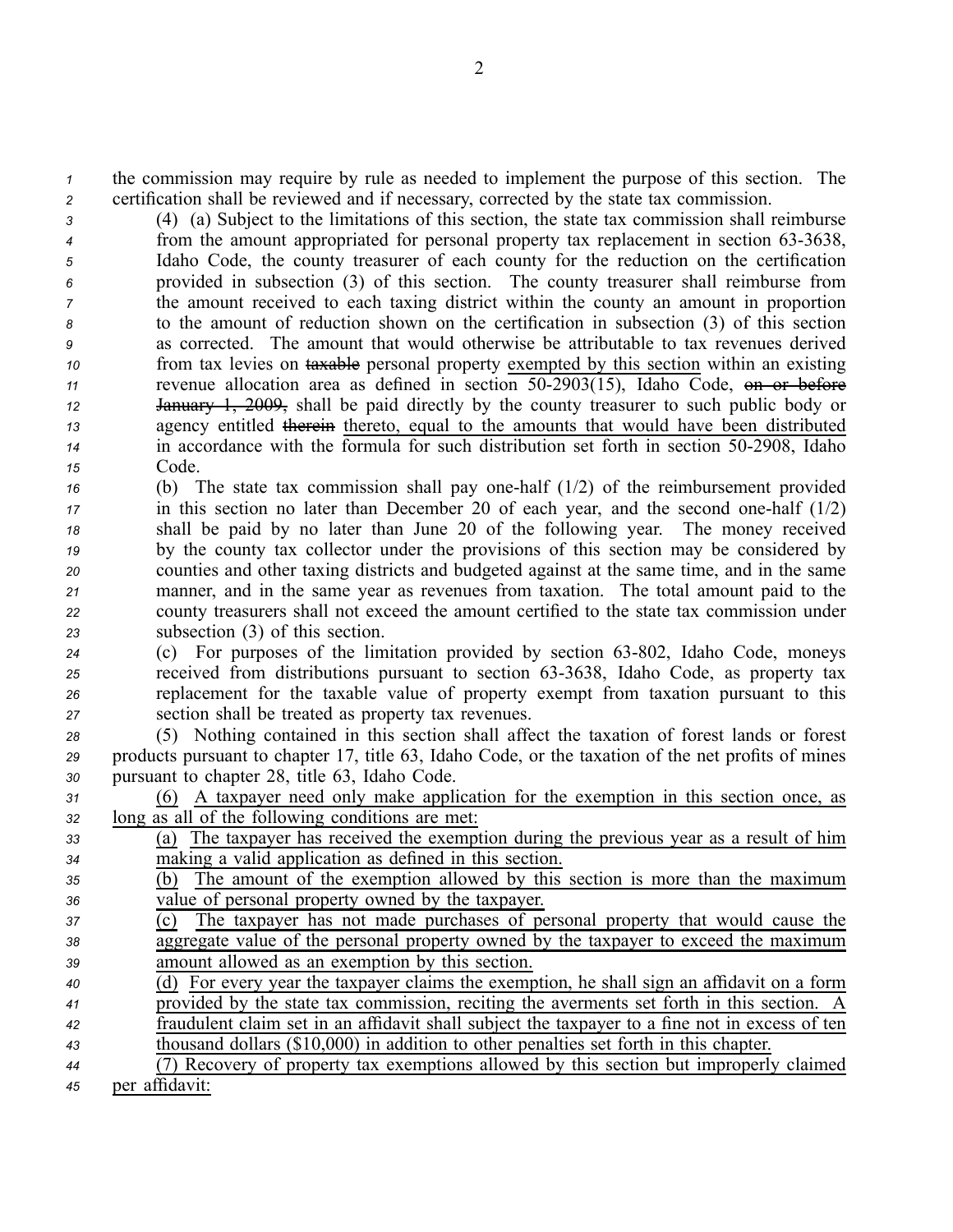| $\boldsymbol{\mathcal{L}}$ | (a) Upon discovery of evidence, facts or circumstances indicating any exemption allowed           |
|----------------------------|---------------------------------------------------------------------------------------------------|
| 2                          | by this section was improperly claimed, the county assessor shall decide whether the              |
| 3                          | exemption claimed should have been allowed, and if not, notify the board of county                |
| 4                          | commissioners, at which time the board may waive a recovery of the property tax and               |
| 5                          | notify such taxpayer in writing.                                                                  |
| 6                          | The assessment and collection of the recovery of property tax must begin within<br>(b)            |
| 7                          | the seven (7) year period beginning on the date the assessment notice reflecting the              |
| 8                          | improperly claimed exemption was required to be mailed to the taxpayer.                           |
| 9                          | The taxpayer may appeal to the board of tax appeals the decision by the board of<br>(c)           |
| 10                         | county commissioners to assess the recovery of property tax within thirty (30) days of the        |
| 11                         | date the county assessor sent the notice to the taxpayer pursuant to this section.                |
| 12                         | (d) For purposes of calculating the tax, the amount of the recovered property tax shall be        |
| 13                         | for each year the exemption allowed by this section was improperly claimed or approved,           |
| 14                         | up to a maximum of seven (7) years. The amount of the recovery of property tax shall be           |
| 15                         | calculated using the product of the amount of exempted value for each year multiplied by          |
| 16                         | the levy for that year plus costs, late charges and interest for each year at the rates equal     |
| 17                         | to those provided for delinquent property taxes during that year. In cases of fraud, the          |
| 18                         | fine set forth in subsection $(6)(d)$ of this section shall be assessed for each annual affidavit |
| 19                         | filed.                                                                                            |
| 20                         | (e) Any recovery of property tax shall be due and payable no later than the date provided         |
| 21                         | for property taxes in section 63-903, Idaho Code, and if not timely paid, late charges            |
| 22                         | and interest, beginning the first day of January in the year following the year the county        |
| 23                         | assessor sent the notice to the taxpayer pursuant to this section, shall be calculated at the     |
| 24                         | current rate provided for property taxes.                                                         |
| 25                         | (f) Recovered property taxes shall be billed, collected and distributed in the same manner        |
| 26                         | as property taxes, except each taxing district or unit shall be notified of the amount of any     |
| 27                         | recovered property taxes included in any distribution.                                            |
| 28                         | (g) Thirty (30) days after the taxpayer is notified, as provided in subsection $(7)(a)$ of this   |
| 29                         | section, the assessor shall record a notice of intent to attach a lien. Upon the payment          |
| 30                         | in full of such recovered property taxes prior to the attachment of the lien as provided          |
| 31                         | in subsection $(7)(h)$ of this section, or upon the successful appeal by the taxpayer, the        |
| 32                         | county assessor shall record a rescission of the intent to attach a lien within seven (7)         |
| 33                         | business days of receiving such payment or within seven (7) business days of the county           |
| 34                         | commissioners' decision granting the appeal                                                       |
| 35                         | Any unpaid recovered property taxes shall become a lien upon the taxpayer's<br>(h)                |
| 36                         | personal property in the same manner as provided for property taxes in section 63-206,            |
| 37                         | Idaho Code, except such lien shall attach as of the first day of January in the year              |
| 38                         | following the year the county treasurer sent the notice to the taxpayer pursuant to this          |
| 39                         | section.                                                                                          |
| 40                         | (i) For purposes of the limitation provided by section 63-802, Idaho Code, moneys                 |
| 41                         | received pursuant to this subsection as recovery of property tax shall be treated as              |
| 42                         | property tax revenue.                                                                             |
|                            |                                                                                                   |

43 **SECTION 2.** That Section 63-802, Idaho Code, be, and the same is hereby amended to *<sup>44</sup>* read as follows: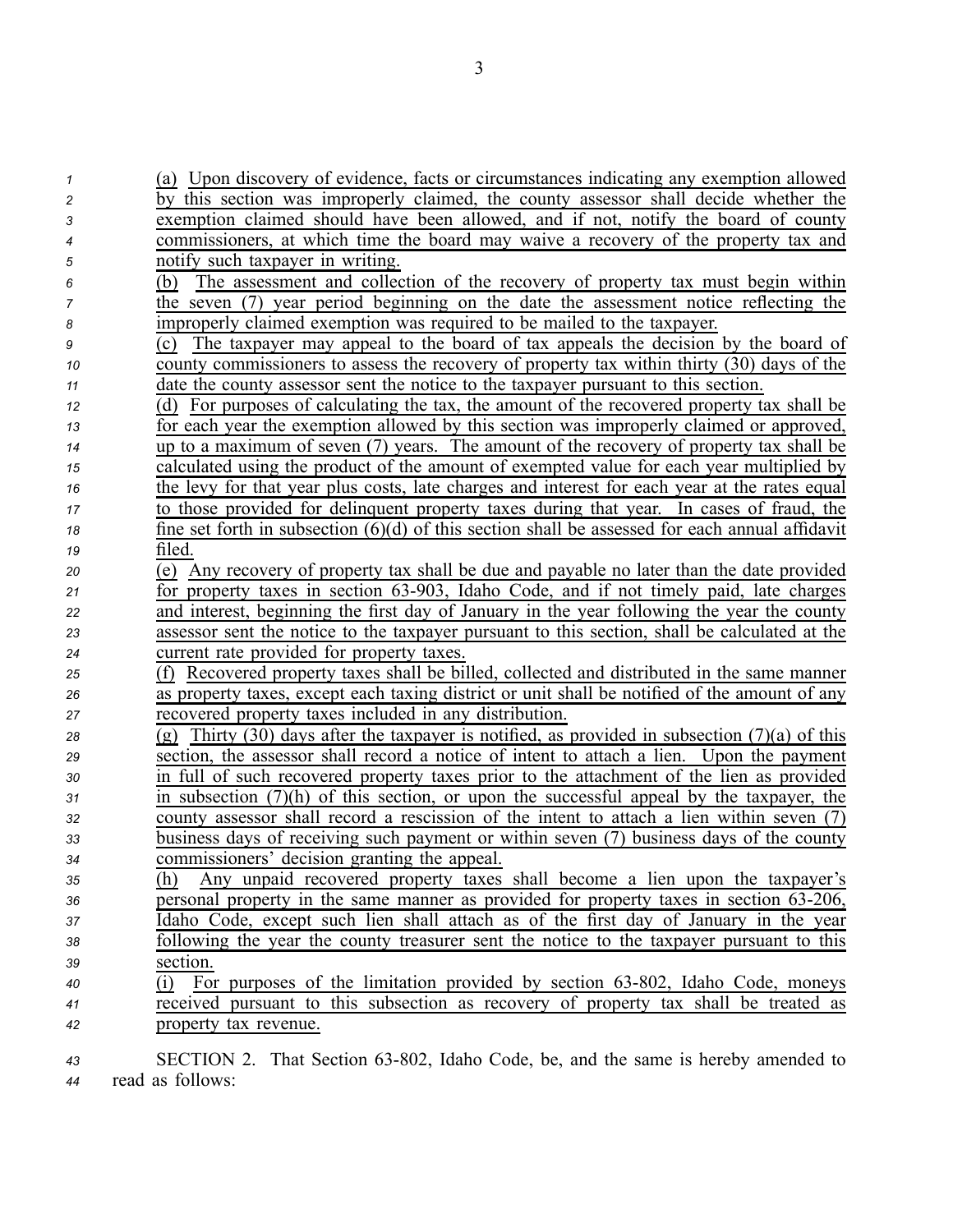63802. LIMITATION ON BUDGET REQUESTS – LIMITATION ON TAX CHARGES – EXCEPTIONS. (1) Except as provided in subsection (3) of this section for tax year 1995, and each year thereafter, no taxing district shall certify <sup>a</sup> budget reques<sup>t</sup> for an amount of property tax revenues to finance an annual budget that exceeds the greater of:

 (a) The dollar amount of property taxes certified for its annual budget for any one (1) of the three (3) tax years preceding the current tax year, whichever is greater, plus the dollar amount of moneys received pursuan<sup>t</sup> to section 633638(12), Idaho Code, for the pas<sup>t</sup> tax year, which amount may be increased by <sup>a</sup> growth factor of not to exceed three percen<sup>t</sup> (3%) plus the amount of revenue that would have been generated by applying the levy of the previous year, not including any levy described in subsection (4) of this section, or any school district levy reduction resulting from <sup>a</sup> distribution of state funds pursuan<sup>t</sup> to section 633638(10), Idaho Code, to any increase in market value subject to taxation resulting from new construction or change of land use classification as evidenced by the value shown on the new construction roll compiled pursuan<sup>t</sup> to section 63301A, Idaho Code; and by the value of annexation during the previous calendar year, as certified by the state tax commission for market values of operating property of public utilities and by the county assessor; or

*<sup>18</sup>* (b) The dollar amount of property taxes certified for its annual budget during the last *<sup>19</sup>* year in which <sup>a</sup> levy was made; or

*<sup>20</sup>* (c) The dollar amount of the actual budget request, if the taxing district is newly created *<sup>21</sup>* excep<sup>t</sup> as may be provided in subsection (1)(h) of this section; or

22 (d) In the case of school districts, the restriction imposed in section 33-802, Idaho Code; *23* or

 (e) In the case of <sup>a</sup> nonschool district for which less than the maximum allowable increase in the dollar amount of property taxes is certified for annual budget purposes in any one (1) year, such <sup>a</sup> district may, in any following year, recover the foregone increase by certifying, in addition to any increase otherwise allowed, an amount not to exceed one hundred percen<sup>t</sup> (100%) of the increase originally foregone. Said additional amount shall be included in future calculations for increases as allowed; or

- *<sup>30</sup>* (f) In the case of cities, if the immediately preceding year's levy subject to the limitation *<sup>31</sup>* provided by this section, is less than 0.004, the city may increase its budget by an amount *<sup>32</sup>* not to exceed the difference between 0.004 and actual prior year's levy multiplied by *<sup>33</sup>* the prior year's market value for assessment purposes. The additional amount must be *<sup>34</sup>* approved by sixty percen<sup>t</sup> (60%) of the voters voting on the question at an election called *<sup>35</sup>* for that purpose and held on the date in May or November provided by law, and may be *<sup>36</sup>* included in the annual budget of the city for purposes of this section; or
- *<sup>37</sup>* (g) A taxing district may submit to the electors within the district the question of whether *<sup>38</sup>* the budget from property tax revenues may be increased beyond the amount authorized in *<sup>39</sup>* this section, but not beyond the levy authorized by statute. The additional amount must *40* be approved by sixty-six and two-thirds percent (66 2/3%) or more of the voters voting *<sup>41</sup>* on the question at an election called for that purpose and held on the May or November *<sup>42</sup>* dates provided by section 34106, Idaho Code. If approved by the required minimum 43 sixty-six and two-thirds percent (66 2/3%) of the voters voting at the election, the new *<sup>44</sup>* budget amount shall be the base budget for the purposes of this section; or

*<sup>45</sup>* (h) When <sup>a</sup> nonschool district consolidates with another nonschool district or dissolves *<sup>46</sup>* and <sup>a</sup> new district performing similar governmental functions as the dissolved district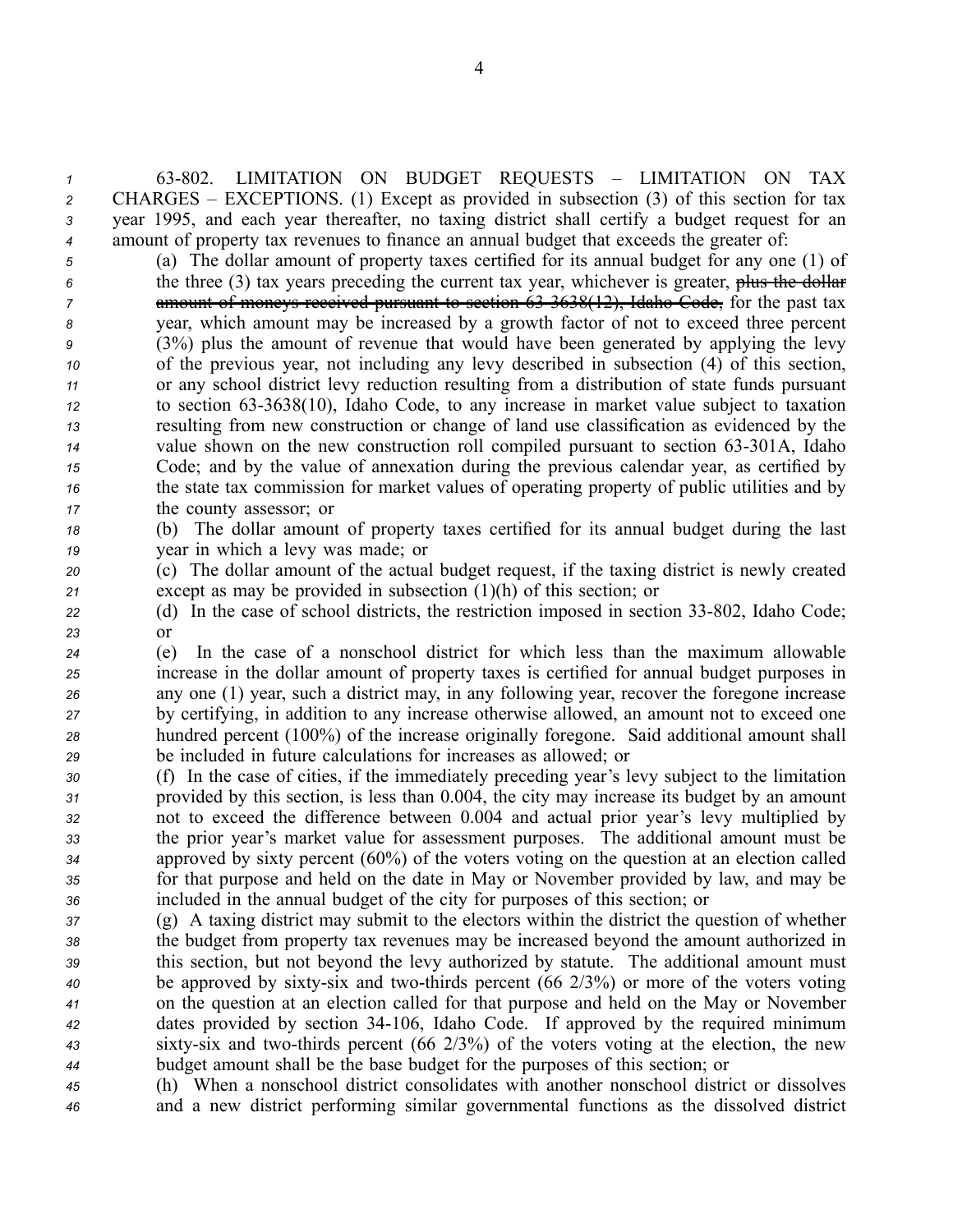forms with the same boundaries within three (3) years, the maximum amount of <sup>a</sup> budget of the district from property tax revenues shall not be greater than the sum of the amounts that would have been authorized by this section for the district itself or for the districts that were consolidated or dissolved and incorporated into <sup>a</sup> new district; or

*<sup>5</sup>* (i) In the instance or case of cooperative service agencies, the restrictions imposed in 6 sections 33-315 through 33-318, Idaho Code.

 (2) In the case of fire districts, during the year immediately following the election of <sup>a</sup> public utility or public utilities to consent to be provided fire protection pursuan<sup>t</sup> to section 311425, Idaho Code, the maximum amount of property tax revenues permitted in subsection (1) of this section may be increased by an amount equal to the current year's taxable value of the consenting public utility or public utilities multiplied by that portion of the prior year's levy subject to the limitation provided by subsection (1) of this section.

 (3) No board of county commissioners shall set <sup>a</sup> levy, nor shall the state tax commission approve <sup>a</sup> levy for annual budget purposes which exceeds the limitation imposed in subsection (1) of this section, unless authority to exceed such limitation has been approved by <sup>a</sup> majority of the taxing district's electors voting on the question at an election called for that purpose and held pursuan<sup>t</sup> to section 34106, Idaho Code, provided however, that such voter approval shall be for <sup>a</sup> period of not to exceed two (2) years.

 (4) The amount of property tax revenues to finance an annual budget does not include revenues from nonproperty tax sources, and does not include revenue from levies that are voter approved for bonds, override levies or supplemental levies, plant facilities reserve fund levies, school emergency fund levies or for levies applicable to newly annexed property or for levies applicable to new construction as evidenced by the value of property subject to the occupancy tax pursuan<sup>t</sup> to section 63317, Idaho Code, for the preceding tax year.

25 **SECTION 3.** That Section 63-803, Idaho Code, be, and the same is hereby amended to *<sup>26</sup>* read as follows:

 63803. CERTIFICATION OF BUDGETS IN DOLLARS. (1) Whenever any taxing district is required by law to certify to any county treasurer, county auditor, county assessor, county commissioners or to any other county officer, any property tax levy, upon property located within said district, such certification shall, notwithstanding any other provision of the law applicable to any such district, be made at the time and in the manner hereinafter provided.

 (2) The county auditor shall inform each of the taxing districts within his county of the taxable value of that district as soon as such value is known to the auditor, whether the value comes from the appraisal and assessment of real and personal property, or from allocation of the taxable value of operating property, or from other sources.

 (3) Using the taxable value of the district, the council, trustees, board or other governing body of any taxing district shall certify the total amount required from <sup>a</sup> property tax upon property within the district to raise the amount of money fixed by their budget as previously prepared or approved. The amount of money so determined shall be certified in dollars to the appropriate county commissioners. Any taxing unit, excep<sup>t</sup> regional airport authorities, located in more than one (1) county shall divide its dollar budget for certification to the separate counties by multiplying the amount of such budget by <sup>a</sup> fraction, the numerator of which shall be the total taxable value of all property in such taxing unit within the county to which such certification is to be made, and the denominator of which shall be the total taxable value of property in such taxing unit in all such counties. Budget certification to the